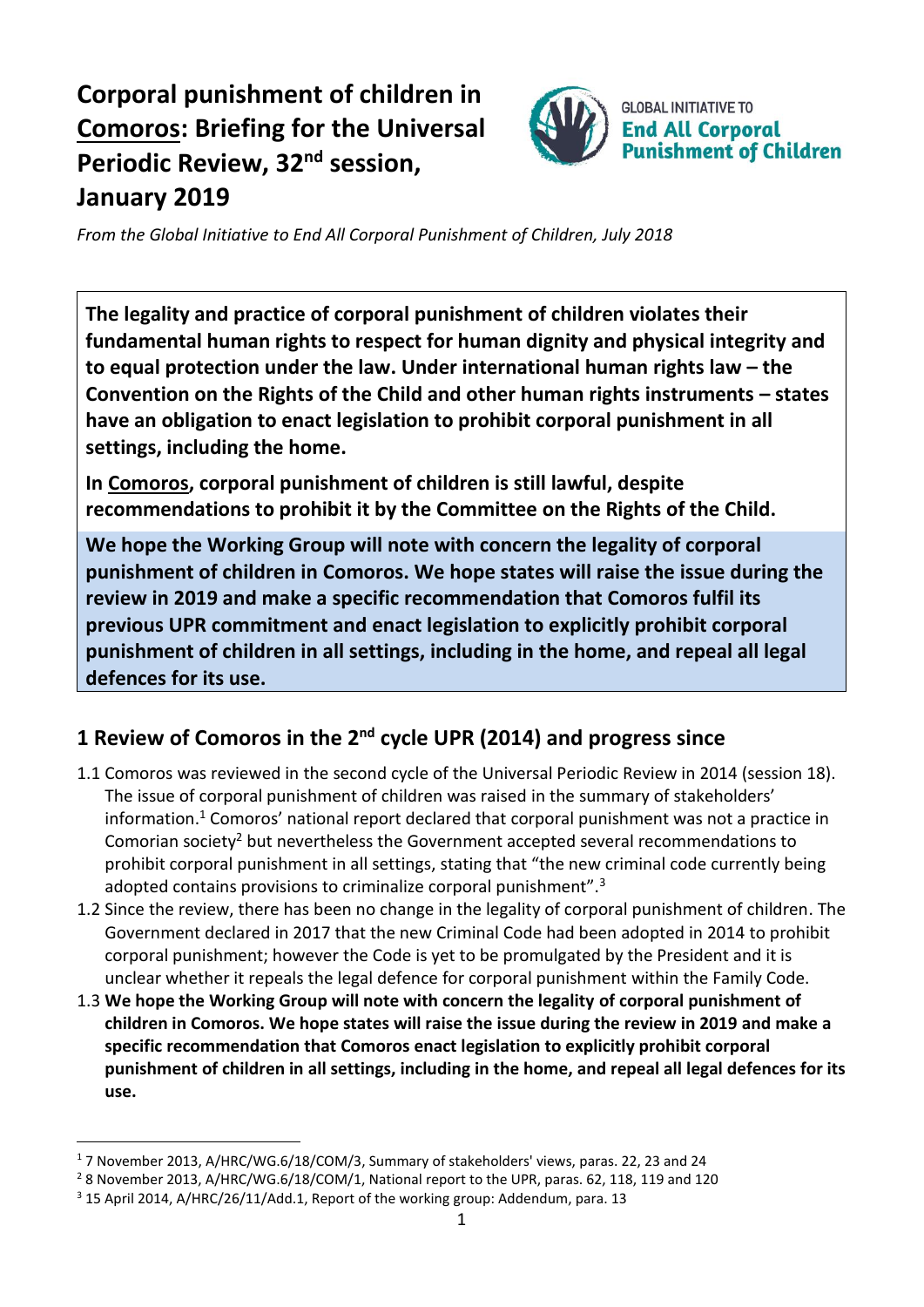### **2 Legality of corporal punishment in Comoros**

#### *Summary of current law and reforms needed to achieve prohibition*

Corporal punishment in Comoros is prohibited as a sentence for a crime but it is still lawful in the home, in alternative and day care settings, in schools and in penal institutions. Legislation should be enacted to explicitly prohibit all corporal punishment in all settings, including in the home, and all legal defences for its use, including in the Family Code 2005, should be repealed.

- 2.1 *Home (lawful):* Corporal punishment is lawful in the home. According to the provisions on parental authority in the Family Code 2005, parents and those to whom parental authority is delegated have the power "to admonish excluding abuse and torture" ("Leur pouvoir consiste à le sermonner en excluant les sévices et la torture") (art. 106). Articles 297 and 298 of the Penal Code 1982 punish violence against children with the exception of "minor" violence; minor violence is punished under article 12(7) of Law No. 81/007 (the Code des contraventions 1981) but there is no indication that this would apply to physical punishment of children by parents. Provisions against violence and abuse in the Family Code, the Child Protection Code 2005 and the Constitution 2001 (amended 2009), which asserts the child's right to protection from all forms of violence, are not interpreted as prohibiting all corporal punishment in childrearing.
- 2.2 The Government both accepted and rejected recommendations to prohibit corporal punishment in the home and schools made during the Universal Periodic Review (UPR) in 2009.<sup>4</sup> However, in 2014 the Government indicated its commitment to enacting prohibiting legislation by clearly accepting recommendations made during the  $2<sup>nd</sup>$  cycle UPR to prohibit corporal punishment in all settings, stating that the new Criminal Code under discussion "contains provisions to criminalise corporal punishment".<sup>5</sup> The draft amendments were submitted to Parliament in October 2013. In accepting the 2014 recommendations, the Government stated that it would "do everything in its power to achieve the objectives contained in these recommendations" and in this connection requested support from the international community. $6$  The Government reported to the African Committee of Experts on the Rights and Welfare of the Child in May 2017 that the new Criminal Code had been adopted in 2014 and prohibits all corporal punishment – however the Code has not yet been promulgated by the President and so is not in force. We have not been able to obtain a copy of the text to verify this information and to ascertain if the "power to admonish" in the Civil Code is addressed.
- 2.3 *Alternative care settings (lawful):* Corporal punishment is lawful in alternative care settings under the power of those with parental authority "to admonish" children in article 106 of the Family Code 2005.
- 2.4 *Day care (lawful):* Corporal punishment is lawful in early childhood care and in day care for older children under the power of those with parental authority "to admonish" children in article 106 of the Family Code 2005.

 $\overline{a}$ 

<sup>4</sup> 3 June 2009, A/HRC/12/16, Report of the working group, paras. 65(31) and 66(2)

<sup>5</sup> 15 April 2014, A/HRC/26/11/Add.1, Report of the working group: Addendum, para. 13; see also 8 November 2013, A/HRC/WG.6/18/COM/1, National report to the UPR, para. 120

<sup>6</sup> 19 September 2014, A/HRC/26/2 Advance Unedited Version, Report of the Human Rights Council on its twenty-sixth session, para. 661